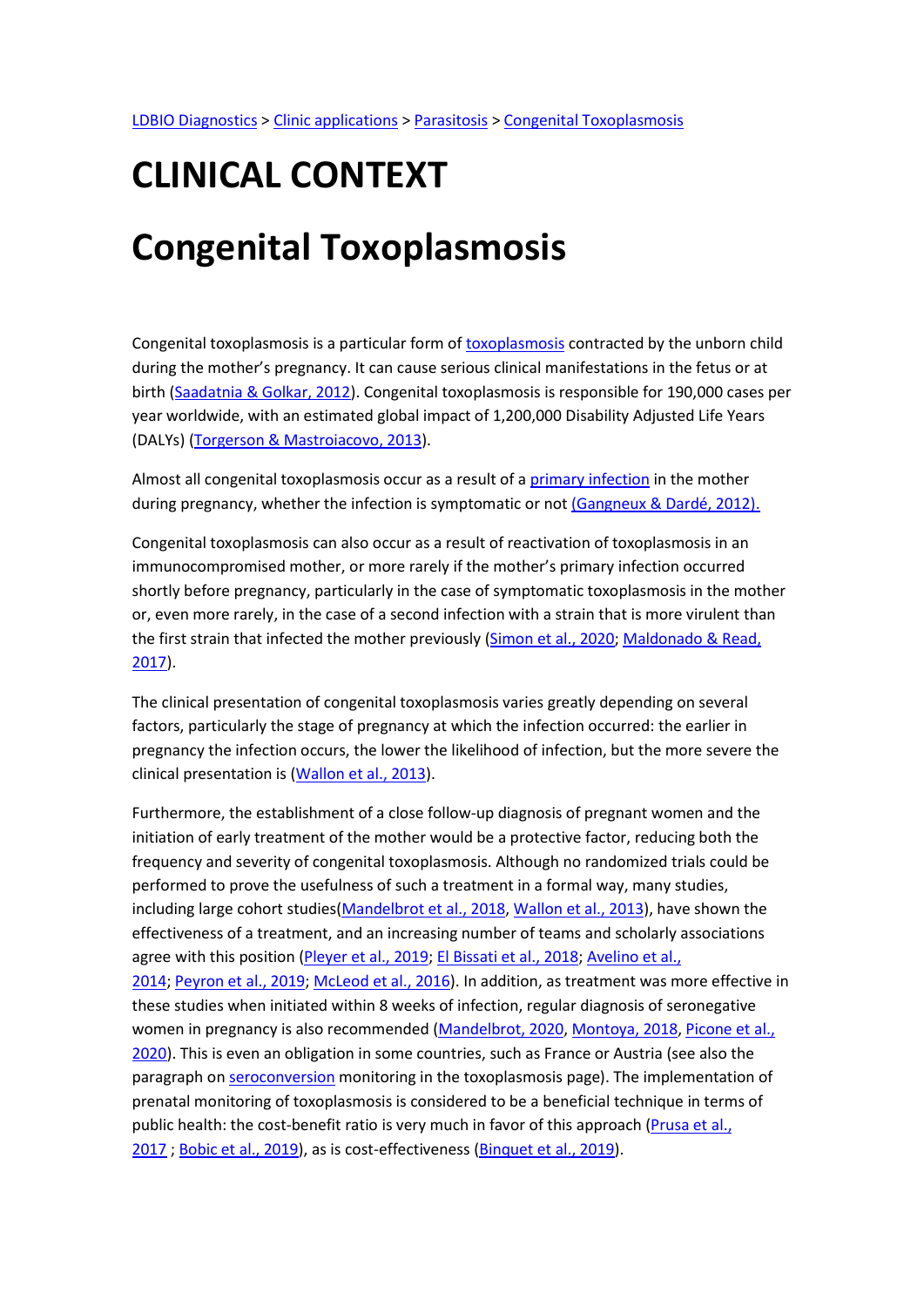The main forms described in the context of congenital toxoplasmosis are :

Asymptomatic congenital toxoplasmosis

Congenital ocular toxoplasmosis

Cerebral congenital toxoplasmosis, multi-visceral, in-utero deaths or non-viable births.

### ASYMPTOMATIC CONGENITAL TOXOPLASMOSIS

The asymptomatic form is the form most often described in France because of the strict monitoring of pregnancies and newborns of mothers who have seroconverted and the treatments offered during pregnancy, however this is not the case in countries that do not practice prenatal screening, such as the United States (Peyron et al., 2017).

The diagnosis of choice for congenital toxoplasmosis is the performance of amniotic fluid PCR during pregnancy. This technique is extremely specific. Despite its very high sensitivity, however, it can present false negative results due to too early sampling, before the toxoplasmas are implanted in the amniotic fluid, or due to treatment which can reduce the parasite load below the detection limit. In the absence of amniotic fluid PCR, and because of transmission of maternal immunoglobulins at birth and through breastfeeding, which can lead to false-positive results, the positive serology of the child alone is not sufficient to make the diagnosis of congenital toxoplasmosis. In this case, the diagnosis is based on evidence of IgG, IgM or IgA synthesis by the child through the existence of a different immune profile between mother and child demonstrating the child's synthesis of antibodies against antigens not recognized by the mother (L'Ollivier et al., 2012; Villard et al., 2016).

The diagnosis of exclusion of congenital toxoplasmosis is long and is based on the disappearance of anti-toxoplasmosis IgG in children in the first year of life. It remains recommended to maintain anti-toxoplasmosis treatment for 3 to 12 months after birth in case of suspicion of asymptomatic form, as there is a risk of delayed ocular form. Also, treating the mother seems to reduce performances of all diagnostic tests in the newborn, serological as well as inoculation or PCR (Guegan et al., 2021). Therefore, these children should also have a reinforced ophthalmologic follow-up until adulthood (Konstantinovic et al., 2019).

# CONGENITAL OCULAR TOXOPLASMOSIS

It consists of ocular toxoplasmosis following a congenital infection. It can be diagnosed at birth, or it may be diagnosed following reactivation later in life. The damage is more severe and more frequent in the case of parasites with an atypical genotype, such as those found in South America. (Maenz et al., 2014; Huang et al., 2018).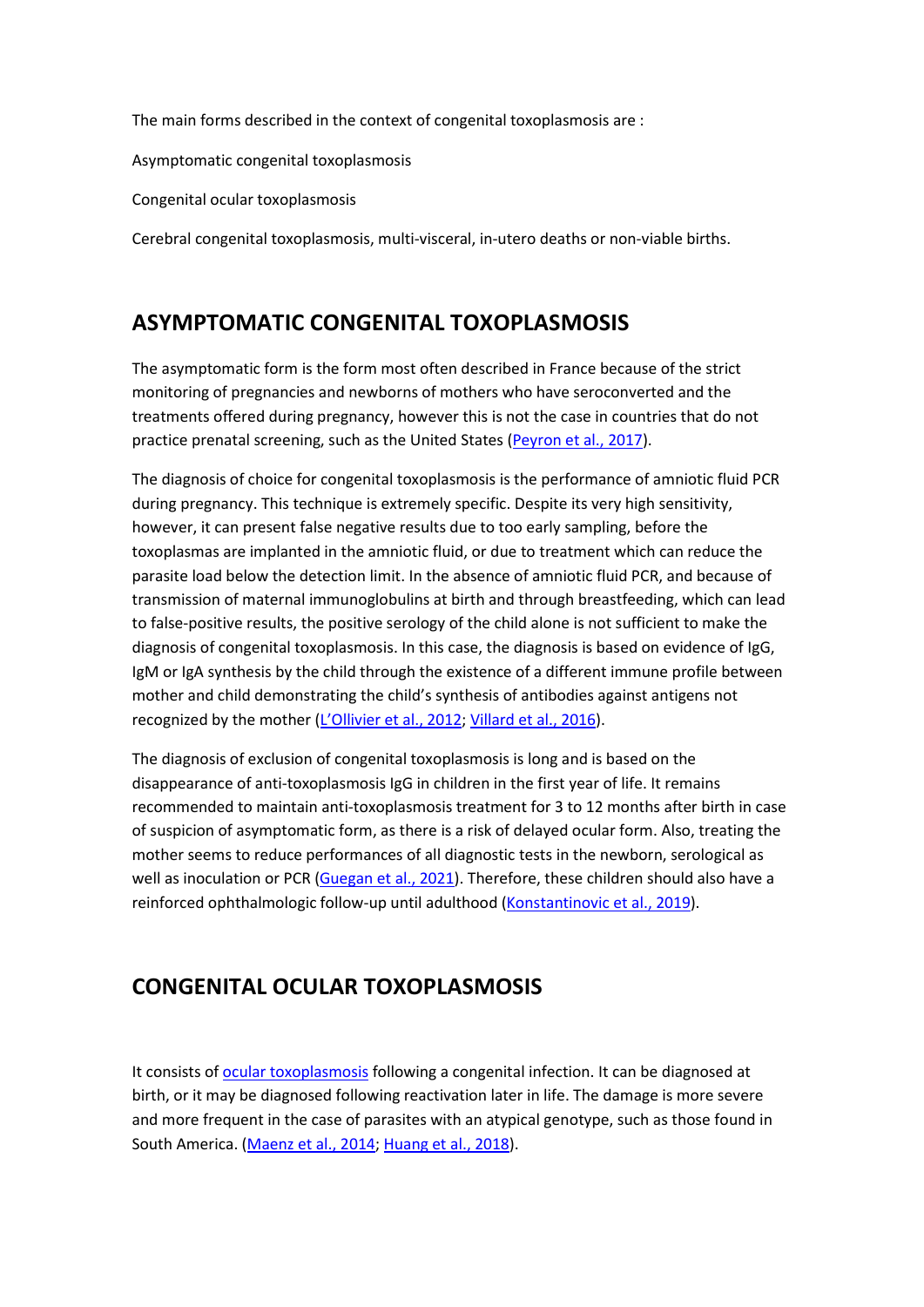This is the most common congenital condition and, unlike the other symptomatic forms, it is often found in infections in the late stages of pregnancy (Wallon et al., 2013). For this reason, it is recommended that children who have had congenital toxoplasmosis be followed up for life (Wallon et al., 2014).

In a very large number of cases, pathognomonic lesions of ocular toxoplasmosis, as observed on fundus examination, allow the diagnosis on the basis of the clinic, but certain atypical forms require the use of biological diagnostic tools (Garweg, 2016).

The diagnosis of ocular toxoplasmosis cannot be made by isolated toxoplasmic serology: most toxoplasmic infections do not cause ocular injury. Therefore, serological techniques must demonstrate intraocular antibody synthesis.

The diagnosis of ocular toxoplasmosis can be made by observation of lesions in the fundus, by PCR in the aqueous humor, by looking for local antibody synthesis by Goldmann-Witmer or Candolfi coefficients using Elisa techniques, or by comparison of IgG or IgA immune profiles by Western Blot (Greigert et al., 2019).

In France, the Haute Autorité de Santé (HAS) recommends the use of profile comparison by immunoblot, combined with DNA and Goldmann-Witmer coefficient search techniques, for the diagnosis of ocular toxoplasmosis, whether congenital or not (Argumentaire HAS, 2017).

# CEREBRAL CONGENITAL TOXOPLASMOSIS, MULTI-VISCERAL, IN-UTERO DEATHS OR NON-VIABLE BIRTHS

Those are the most severe forms of congenital toxoplasmosis, found in a context of infection most often in the first trimester, and with a poor prognosis.

Brain damage can range from harmless intracranial calcifications to massive hydrocephalus with destruction of a large part of the brain and major psychomotor delays. Cerebral toxoplasmosis can also be responsible for epilepsy.

Disseminated forms correspond to a dissemination of the toxoplasm in the whole organism of the foetus or newborn, generally associated with major brain damage. The parasite also causes lung and heart failure, most often resulting in fetal death in-utero, miscarriage or death in the first hours or days of life.

Diagnosis is based on imaging and clinical evidence, in the context of proven congenital toxoplasmosis. In the absence of maternal serological follow-up, ultrasound may be the first warning sign of severe congenital toxoplasmosis.

Severe forms are much less observed in countries that have implemented prenatal screening. Otherwise, treatment at birth sometimes makes it possible to limit the damage even if the risk of major lesions remains very high (McLeod et al., 2004; Peyron et al., 2017).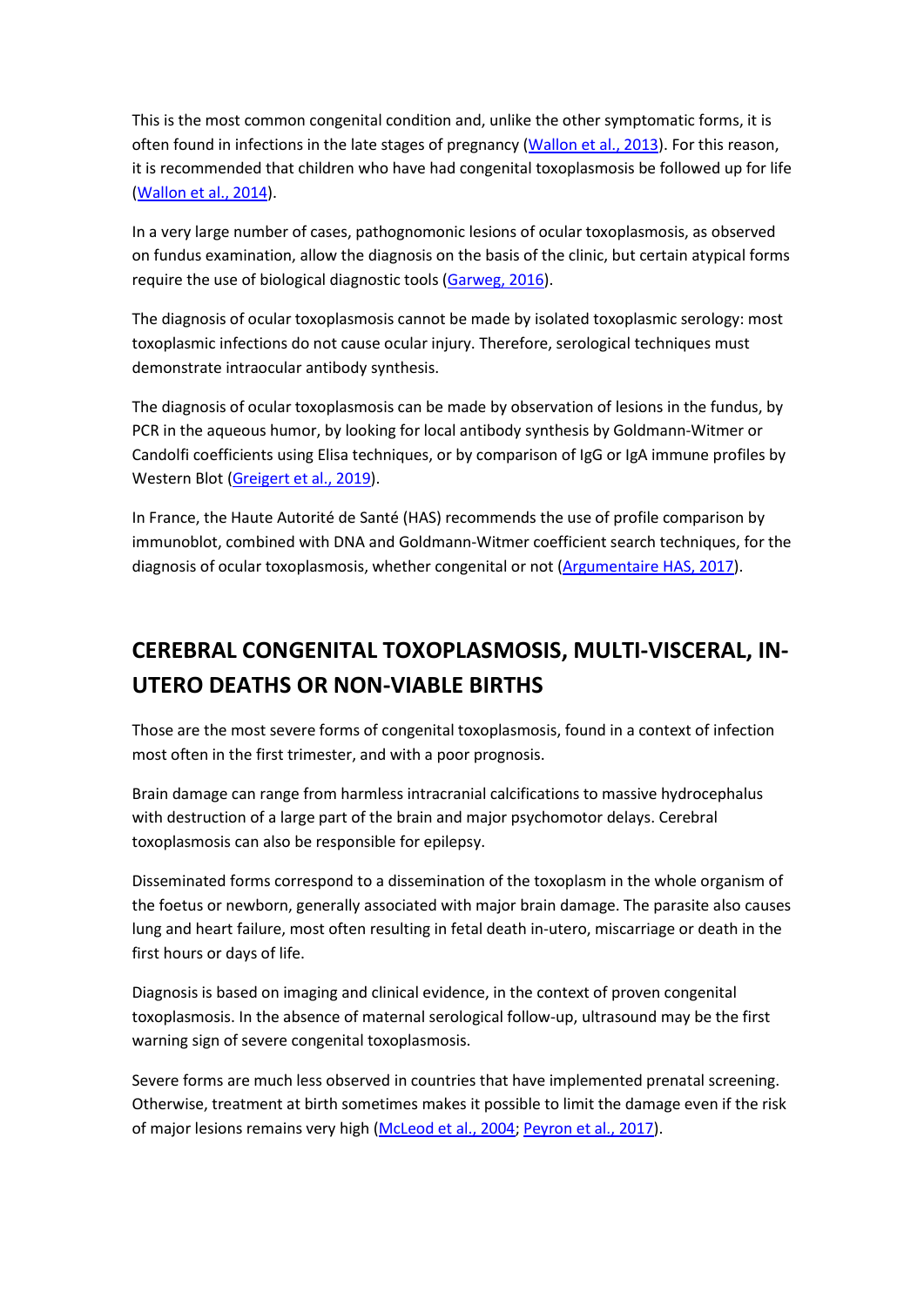# DIAGNOSIS OF CONGENITAL TOXOPLASMOSIS

The diagnosis of congenital toxoplasmosis must be made in the event of seroconversion of the mother during pregnancy, positive serology for the newborn in the case of neonatal screening, or, in the case of severe forms, in the event of suspicion on ultrasound or in the event of ocular toxoplasmosis at birth.

In case of maternal seroconversion or indicative ultrasound, diagnosis can be made by PCR on amniotic fluid. This technique is very sensitive, but false negatives are possible if the sample is taken too close to the infection or if maternal treatment has been initiated (Villard et al., 2016).

At birth, or if amniotic fluid PCR cannot be performed, the diagnosis can be based on PCR on cord blood or amniotic fluid, testing for IgM and IgA in the child and then confirming them 2 weeks later, or on a profile comparison by Western Blot in IgG and IgM (Maldonado & Read, 2017; Villard et al., 2016).

The Western Blot technique by comparison of immune profiles, developed in the 1980s, has since been widely used to respond to a diagnosis of suspected congenital toxoplasmosis (Remington et al., 1985).

In France, the Haute Autorité de Santé (HAS) recommends the use of profile comparison by immunoblot, combined with techniques to search for IgM and possibly IgA and DNA, for the diagnosis of toxoplasmosis at birth or during the first months of life (Argumentaire HAS, 2017).

To meet the demand, we have developed a reliable test for comparing immune profiles, based on the Western Blot technique, using natural T. gondii antigens obtained from in vivo cultures: the Toxoplasma WB IgG IgM test.

If the tests are negative, it is recommended that the child be followed up monthly until IgG is negative, as some forms can be diagnosed late. Any stabilization or increase in IgG levels, or any persistence after 12 months should be interpreted as congenital toxoplasmosis (Dard et al., 2016; Pomares & Montoya, 2016).

### SCIENTIFIC REFERENCES

Mandelbrot L. Congenital toxoplasmosis: What is the evidence for chemoprophylaxis to prevent fetal infection?. Prenat Diagn. 2020;10.1002/pd.5758.

Mathis T, Beccat S, Sève P, Peyron F, Wallon M, Kodjikian L. Comparison of immunoblotting (IgA and IgG) and the Goldmann-Witmer coefficient for diagnosis of ocular toxoplasmosis in immunocompetent patients. 2018; Br J Ophthalmol. 102(10):1454-1458.

Murat JB, Hidalgo HF, Brenier-Pinchart MP, Pelloux H. Human toxoplasmosis: which biological diagnostic tests are best suited to which clinical situations?. 2013; Expert Rev Anti Infect Ther. 11(9):943-956.